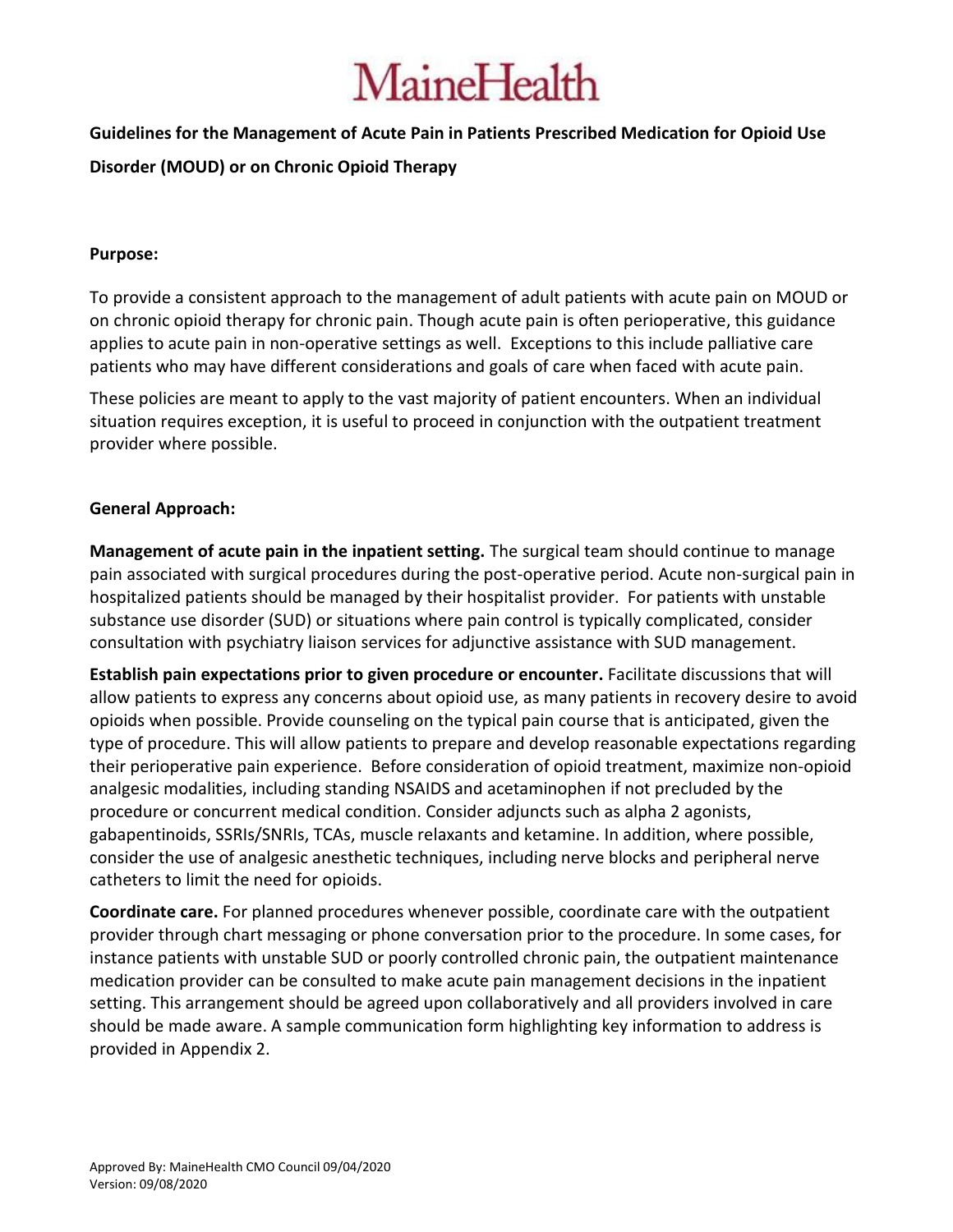### **Supplemental opioids prescribed to inpatients**

- It is preferable to use oral formulations (either in the form of oral solutions or tablets) when possible. When oral therapy is used, use products that are not combined with acetaminophen or ibuprofen, i.e., oxycodone, morphine, or hydromorphone.
- If IV medication is required, PCA use without a basal rate can be considered. Consider discontinuing oral opioids when IV opioids are utilized.

Note that due to opioid tolerance and opioid-induced hyperalgesia, it is not uncommon for patients to require increased amounts of opioids to achieve the same clinical effect as a person who does not take opioids chronically. If a patient requires substantial escalations in opioids and pain control remains unachievable, consider consulting psychiatry liaison services for management recommendations.

### **Supplemental opioids prescribed to outpatients**

- If indicated, prescribe opioids for acute pain for 3 days or less. If it is deemed necessary to prescribe opioids for a longer duration, limit prescriptions to a maximum of 7 days in accordance with CDC guidelines.
- If clinically appropriate, prescribe supplemental opioids PRN and do not start the use longacting opioid medications for acute pain.
- Clearly communicate to patients before initiating pain medications that the goal of supplemental opioids for acute pain is to address limitations in function resulting from the immediate insult (surgery/injury) and that these supplemental opioids are temporary.
- Patients on chronic opioids and MOUD can experience pharmaceutical delays in dispensing supplemental opioids for acute pain, as opioid prescriptions exceeding state determined maximum MMEs are subject to verification processes. Providers should indicate the purpose for prescribing dual agonist therapy in the comments section of the prescription and include Exemption Code F (for acute pain) on prescription. Consider completing prior authorizations before surgery to avoid insurance-related delays.
- Prescribe naloxone (i.e., Narcan) for overdose rescue and educate patients and close contacts on how to use it. Please refer to: Maine Health How to Use Naloxone pamphlet. <https://mainehealth.org/-/media/mainehealth/pdfs/opioids/how-to-use-naloxone.pdf?la=en> If possible, identify a reliable person to help the patient manage and store supplemental prescribed opioids.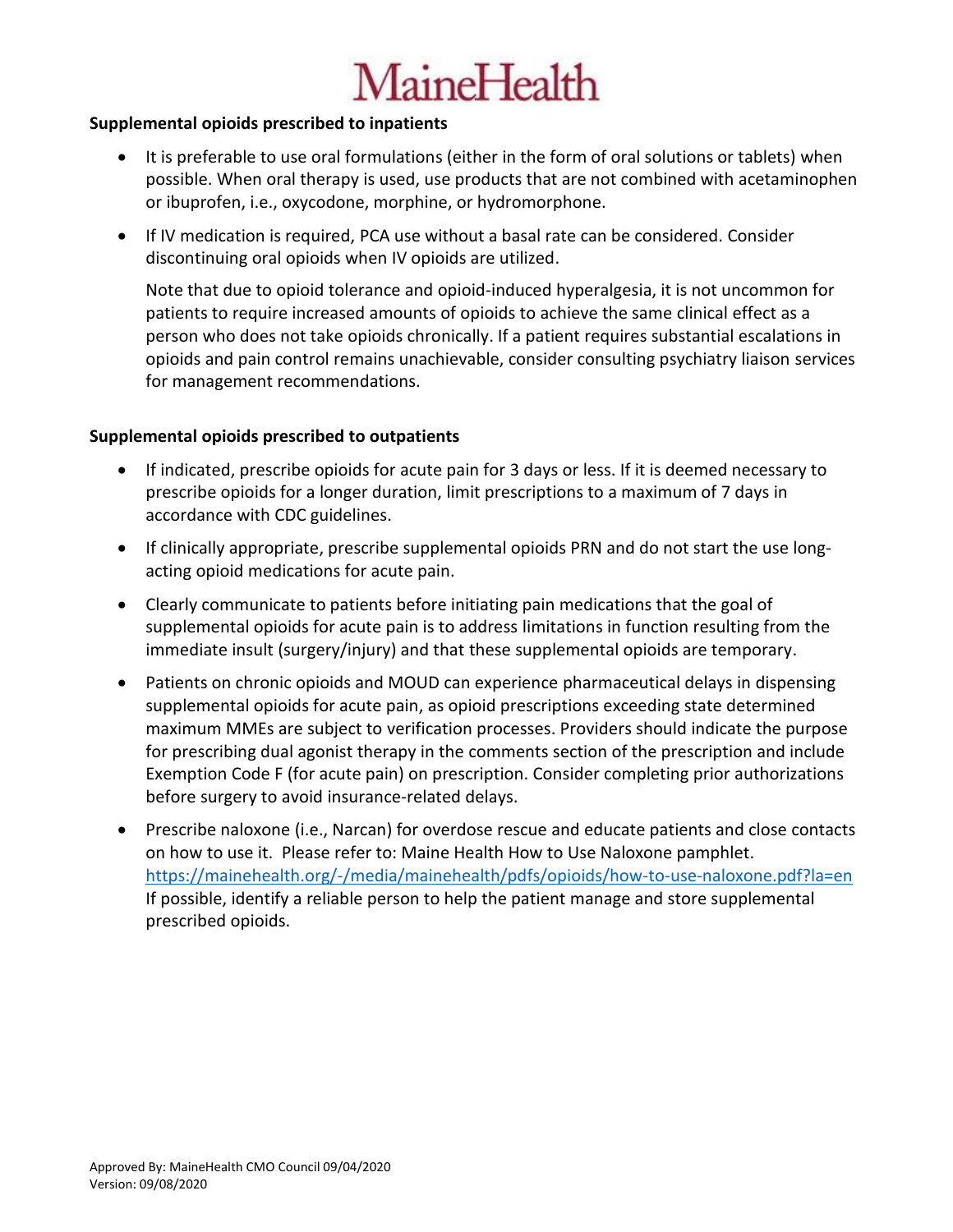

### **Acute Pain Management Medications Used for Opioid Use Disorder and Chronic Pain**

- **1. Methadone** (full opioid agonist)
	- a. Methadone used for treatment of OUD is dispensed from a federal clinic and does not appear on the State PMP site. Call the prescribing provider or clinic for dosing verification. For those receiving methadone for pain (rare), the prescription will appear in the PMP. **It is recommended to confirm the dose** with the clinic **and to verify whether any other controlled medications** are being prescribed through review of the PMP.
	- b. Usual dosing range: 50-150mg/day
	- c. Maintain methadone dose identical to what the patient has been taking prior to encounter throughout the peri-operative period.
	- d. Bioavailability of methadone is high (67-95%). If patient is strictly NPO, can give 50% of oral methadone dose IV, divided into 3 doses/day (e.g., if patient is on 60 mg methadone PO, can receive 10mg IV TID).
	- e. Be mindful of the QT prolonging effect of this medication. It is recommended to obtain pharmacist consultation and/or EKG when starting new medications that potentially interact with methadone.
	- f. **Caution** regarding concomitant benzodiazepine and/or barbiturate use. Monitor closely for sedation/respiratory depression if those are co-prescribed.
- **2. Buprenorphine products, with and without naloxone.** (Partial mu opioid agonist, kappa receptor antagonist) Note: An X waiver is not required for inpatient buprenorphine prescription.
	- **a. Formulations include:** 
		- Sublingual buprenorphine "monoproduct" (brand name Subutex)
		- Sublingual and buccal combination products (buprenorphine/naloxone, brand names: Suboxone, Bunavail, Zubsolv)
		- Probuphine- monoproduct implanted every 6 months (equivalent to 8mg daily buprenorphine)
		- Sublocade- monoproduct injected monthly (equivalent to 24mg daily buprenorphine) **For perioperative management with Sublocade, please consult with prescribing provider**
		- Butrans and Belbuca are lower potency buprenorphine formulations used for chronic pain and are less likely to interfere with opioid agonists used to treat acute pain. These medications can be continued perioperatively without dose adjustments.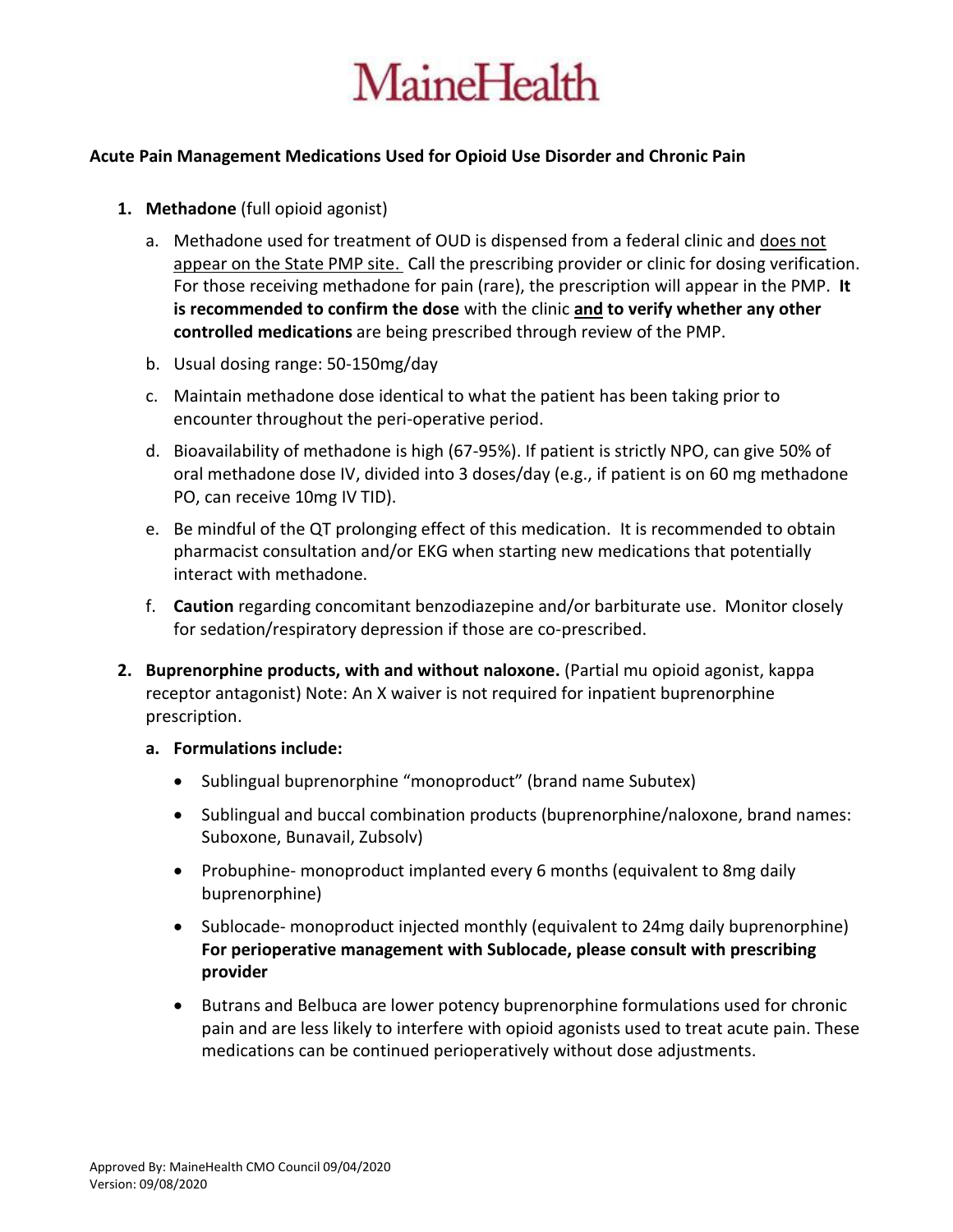### **b. Pertinent formulation considerations**

- Naloxone is minimally absorbed by sublingual/buccal routes and is clinically insignificant in antagonizing pain control (it is added to the formulation to deter illicit IV administration)
- Sublingual and buccal formulations of these medications are to be held and dissolved in the oral cavity over 15-20minutes. If swallowed they are not well absorbed. They can be given to patients who are NPO. Patients should not be encouraged to swallow these formulations before they are dissolved.
- It is recommended to confirm the buprenorphine dose and to verify whether any other controlled medications are being prescribed through review of the state Prescription Monitoring Program (PMP) https://**maine**[.pmpaware.net/](https://maine.pmpaware.net/login)**login** The usual range of dosing for buprenorphine +/- naloxone in the state of Maine is 2mg-16mg daily.

### **c. Dosing**

In patients where minimal pain is anticipated, maintain buprenorphine dose identical to what the patient was taking prior to encounter.

**In patients where moderate to severe surgical pain is expected, consider dose reduction to 8-12 mg on the day of surgery (reduce to 5.7-8.6 mg for zubsolv, reduce to 4.2-6.3mg for bunavail).** This reduction is based on receptor availability studies which have identified decreased effectiveness of opioid agonists at buprenorphine doses of 16mg or greater. Whereas, buprenorphine continuation at doses of 8mg-12mg have been shown to facilitate the effectiveness of opioid medications used in conjunction.

There are some instances where patients and providers will be reluctant to reduce buprenorphine doses perioperatively due to concerns for withdrawal, anxiety and relapse of OUD. Under these circumstances, patients can be maintained on buprenorphine doses of 16mg or less, in line with an increasing number of institutions that endorse buprenorphine continuation without dose reduction.

With any buprenorphine management strategy, pain expectations should be established prior to the procedure or encounter and the buprenorphine provider and inpatient teams should collaborate on care plans, including strategies for avoidance of opioids and management of refractory pain. Adjustments to maintenance buprenorphine doses should be in conjunction with the outpatient provider managing the maintenance prescription.

**i) Once daily administration is preferred for buprenorphine.** Though transition to TID dosing theoretically helps with pain control, it is not generally favored as it increases opportunities for missed doses and may negatively impact the psychological influences that impact substance use disorder treatment. However,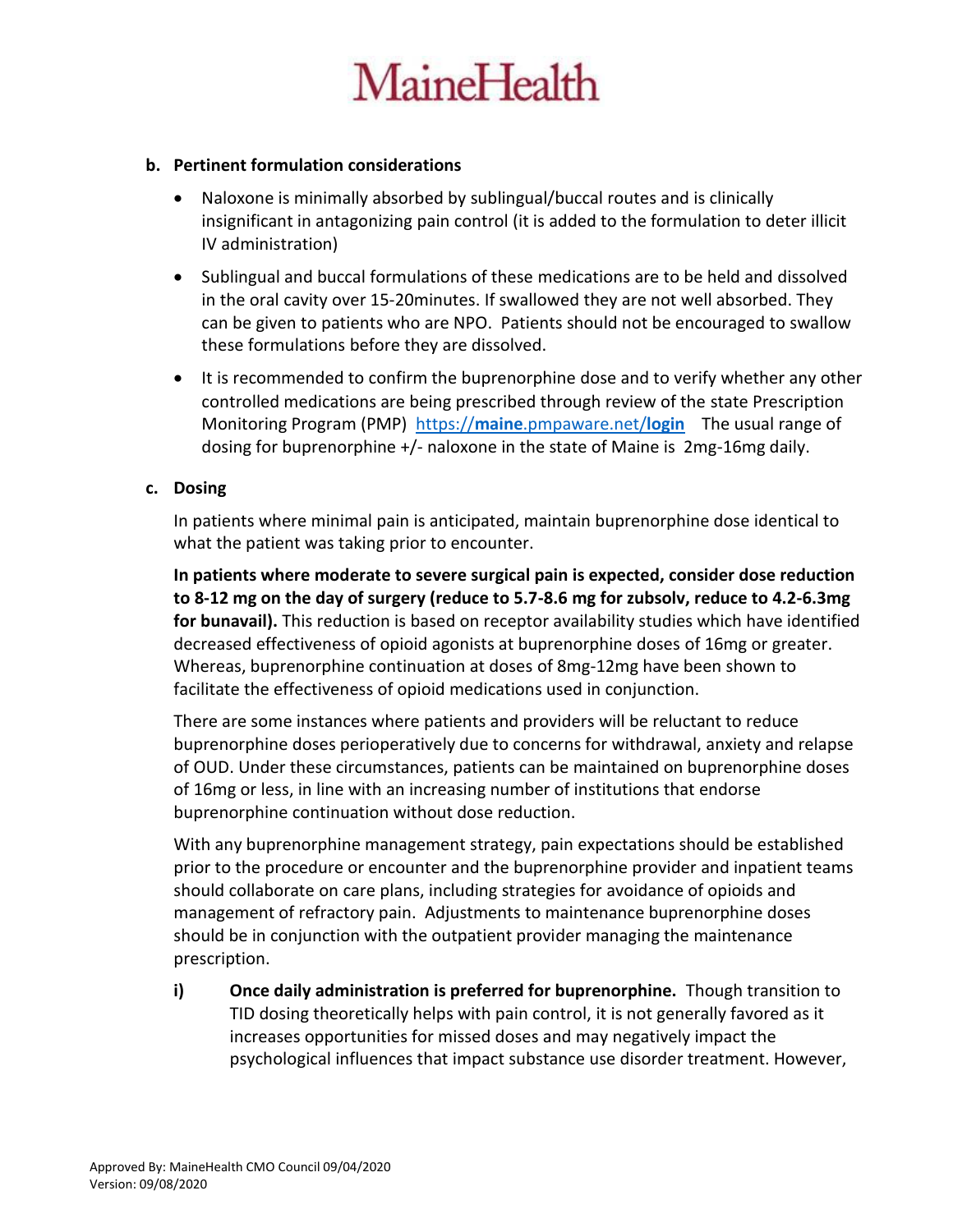patients who routinely take buprenorphine twice a day should be permitted to continue dosing at that frequency.

- **ii) If buprenorphine is reduced, resume the baseline buprenorphine dose as soon as possible.** The longer the patient is maintained at a reduced buprenorphine dose, the more chance for destabilization of their use disorder. This can also lead to significant challenges when discontinuing supplemental opioid use as acute pain resolves. The buprenorphine dose should be increased to full maintenance dose once supplemental opioids are no longer required. The goal should be for patients to be transitioned back to their full buprenorphine dose by 5-7 days following the initial dose reduction. Note that the patient can be transitioned to their full buprenorphine dose sooner than 5 days, whenever possible.
- **iii) Caution** regarding concomitant benzodiazepine and/or barbiturate use. Monitor closely for sedation/respiratory depression if those are co-prescribed.

### **3. Naltrexone – oral and IM extended release (opioid antagonist)**

- a. There are two forms of naltrexone, daily oral short acting (ReVia) and an IM long-acting monthly injection (Vivitrol). These are **antagonists** that block the action of opioids and do not confer opioid tolerance.
- b. For instances where acute pain can be anticipated, discontinue ReVia 2-3 days prior to the anticipated need for opioids. For Vivitrol, schedule any procedure where opioids are anticipated 4 weeks from the date of the last injection. (There are case reports of lack of analgesia when opioids administered 2 weeks post-injection).
- c. For situations where cessation of naltrexone is not possible prior to opioid need, higher doses of opioids maybe required to overcome mu-receptor blockade. Monitor closely for respiratory depression with attention to the half-life of the antagonist and declining levels over time. (ReVia half-life 4-13hrs; Vivitrol half-life 5-10 days)
- d. **Use caution** when giving opioids for postoperative pain in patients where naltrexone has been recently discontinued as recommended here. Increased sensitivity to opioids have been reported due to upregulation of opioid receptors.
- e. Resume naltrexone 7-10 days after the last opioid dose to avoid precipitated withdrawal.

### **4. Opioids for Chronic pain**

- a. Includes patients on daily or near daily opioid use for greater than 3 months or with signs of physical dependence. Does not include patients taking prn opioids for breakthrough pain at lower frequencies.
- b. Continue usual home dose, including long acting formulations and PRN dosing as appropriate for patient's level of pain on the day of surgery.
- c. If transitioning to IV formulations of a different opioid type, consider dose reduction due to incomplete cross tolerance between formulations.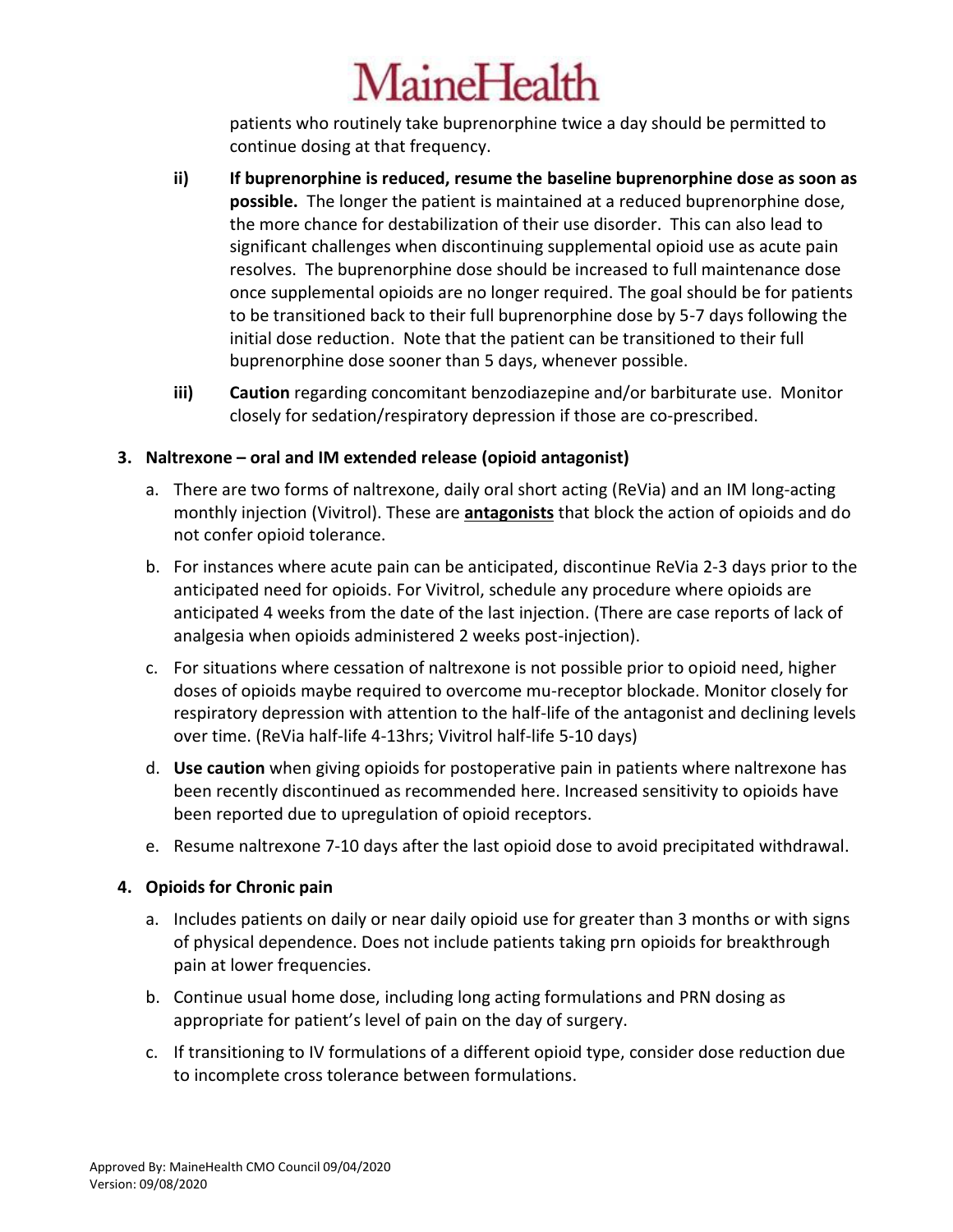- d. Maximize non-opioid analgesic medications, including standing NSAIDS and acetaminophen if not precluded by the procedure or concurrent medical condition. Consider adjuncts such as alpha 2 agonists, gabapentinoids, SSRIs/SNRIs, TCAs, muscle relaxants and ketamine. In addition, where possible, consider the use analgesic anesthetic techniques, including nerve blocks and peripheral nerve catheters to limit the need for opioids.
- e. Patients on chronic opioid therapy may require higher doses of supplemental opioids than opioid naïve patients due to opioid tolerance. If, a patient requires substantial escalations in opioids, consider seeking expert consultation (psychiatry liaison services, anesthesia pain management services).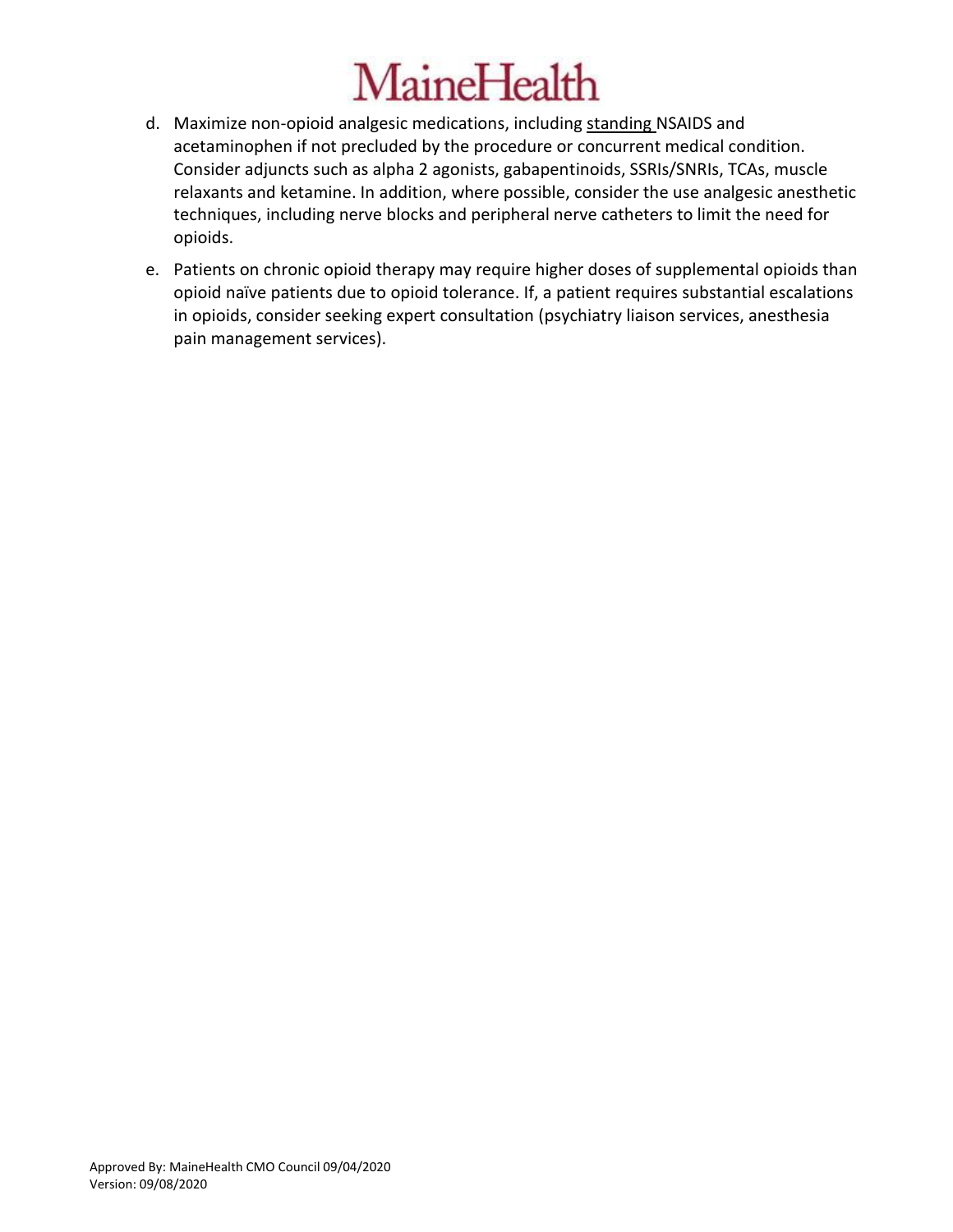#### **GUIDELINES PREPARED BY**

Quaye, Aurora MD; Bauer, Leah MD; Hebert, Daniel MD; Logan, Ted MD; McAuliffe, Amy NP; O'Connor, Alane DNP; Smith, Joel DO; Truncali, Andrea MD

#### **REFERENCES**

- Alford, Daniel P. MPH; Compton, Peggy, RN, PhD; and Samet, Jeffrey H. MD, MA, MPH. Acute Pain Management for Patients Receiving Maintenance Methadone or Buprenorphine Therapy. *Annals of Internal Medicine*. January, 2006; Volume 144 (2): 127-133.
- Chou R. et. Al. Methadone safety: a clinical practice guideline from the American Pain Society and College on Problems of Drug Dependence in collaboration with the Heart Rhythm Society. J Pain. 2014 Apr;15(4):321-37. doi: 10.1016/j.jpain.2014.01.494.
- Clinical Guideline: Acute Pain Opioid Prescribing. January 2017; Available from: [https://intermountainphysician.org/Documents/AcutePainOpioidPrescribing\\_FINAL.pdf.](https://intermountainphysician.org/Documents/AcutePainOpioidPrescribing_FINAL.pdf) Accessed April 21, 2020.
- Donroe J, Holt S, Tetrault J. Caring for patients with opioid use disorder in the hospital. CMAJ. 2016 Dec 6;188(17-18):1232-1239.
- Dowell D, Haegerich T, Chou R. CDC Guideline for Prescribing Opioids for Chronic Pain--United States, 2016. JAMA 2016 Apr 19;315(15):1624-45. doi: 10.1001/jama.2016.1464.
- Kornfeld, Howard MD, FASAM, Manfredi, Luisa JD, MPH. Effectiveness of Full Agonist Opioids in Patients Stabilized on Buprenorphine Undergoing Major Surgery: A Case Series. *American Journal of Therapeutics.* 2010. Volume 17(5): 523-528.
- Lembke A, Ottestad E, Schmiesing C. Patients Maintained on Buprenorphine for Opioid Use Disorder Should Continue Buprenorphine Through the Perioperative Period. Pain Med. 2019 Mar; 20(3): 425–428.
- Meyer, Marjorie MD, Wagner, Katherine MD, Benvenuto, Anna, Plante, Dawn RN, and Howard, Diantha MS. Intrapartum and Postpartum Analgesia for Women Maintained on Methadone During Pregnancy. *Obstetrics & Gynecology*. August 2007, Vol. 110 (2): 261-266.
- Meyer, Marjorie, Paranya, Gretchen, Keefer Norris, Ananda, Howard, Diantha. Intrapartum and postpartum analgesia for women maintained on buprenorphine during pregnancy. European Journal of Pain. 2010: Volume 14: 939-943.
- Peng P, Tumber S, Gourlay D. Review article: perioperative pain management of patients on methadone therapy. Can J Anaesth. 2005 May; 52 (5): 513-23.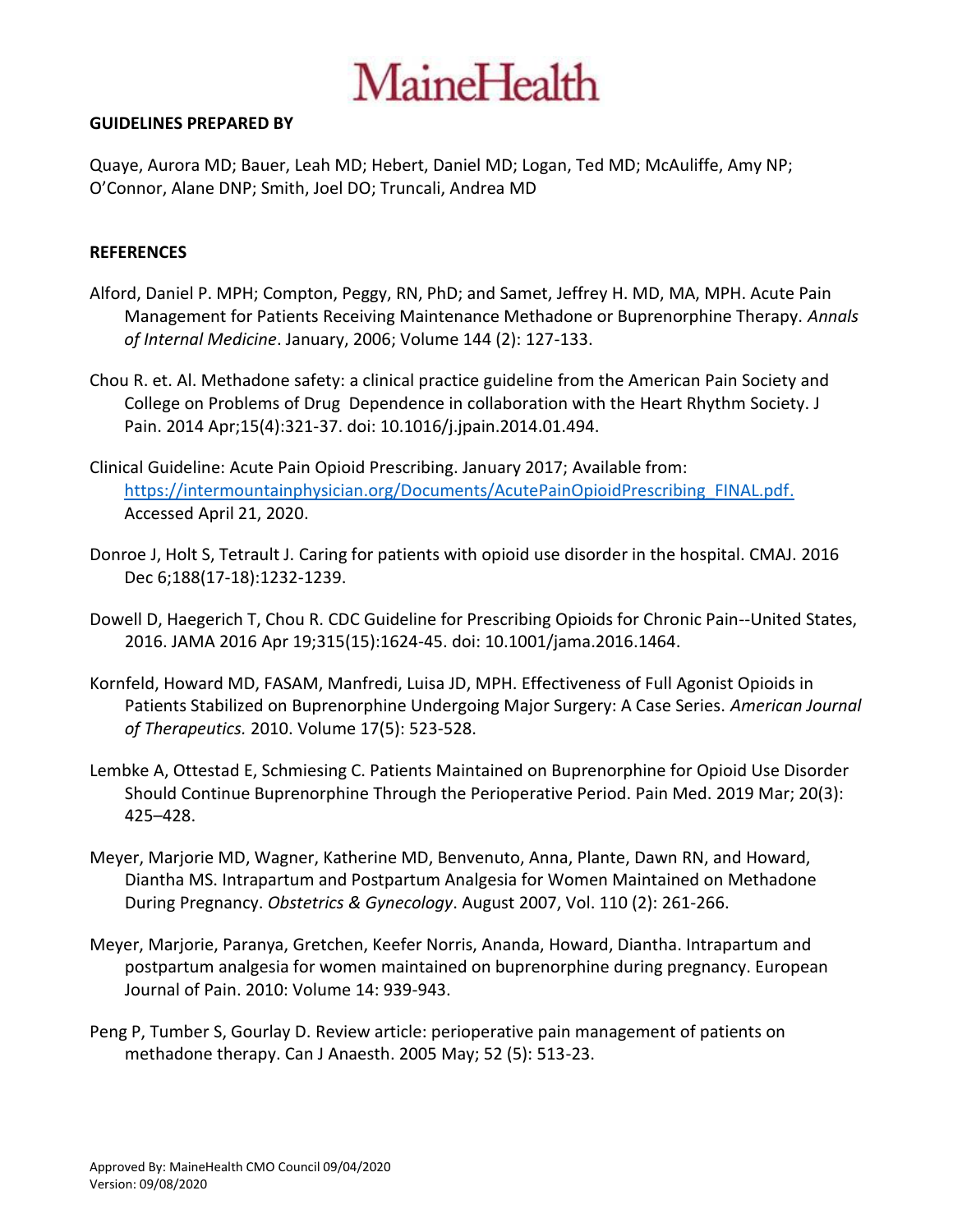- Quaye A and Zhang Y. Perioperative Management of Buprenorphine: Solving the Conundrum. Pain Med. 2019 Jul 1;20(7):1395-1408.
- Quaye A, Potter K. Roth S, Acampora G, Mao J, Zhang Y. Perioperative Continuation of Buprenorphine at Low-Moderate Doses Was Associated with Lower Postoperative Pain Scores and Decreased Outpatient Opioid Dispensing Compared with Buprenorphine Discontinuation. Pain Med. 2020 Mar 13. pii: pnaa020. doi: 10.1093/pm/pnaa020.
- Rubinstein, Andrea MD. Managing Acute and Perioperative Pain in Patients on Medication-Assisted Treatments (MAT). CSAM-Treating Addiction in the Primary Care Safety Net. March 24, 2017: Available from: [https://www.chcf.org/project/webinar-series-implementing-medication](https://www.chcf.org/project/webinar-series-implementing-medication-assisted-treatment-primary-care/)[assisted-treatment-primary-care/.](https://www.chcf.org/project/webinar-series-implementing-medication-assisted-treatment-primary-care/) Accessed April 21, 2020.

Tauben, David MD; Merrill, Joseph O. MD; Klein, Jared W. MD; and Gordon, Debra B. RN, DNP, FAAN. NIH Pain Consortium. Acute Pain Management in Patients with Opioid Use Disorder. Available from: [https://www.painconsortium.nih.gov/sites/default/files/UW\\_Eric\\_PainManagementWithOUD\\_5](https://www.painconsortium.nih.gov/sites/default/files/UW_Eric_PainManagementWithOUD_508C_0.pdf) [08C\\_0.pdf](https://www.painconsortium.nih.gov/sites/default/files/UW_Eric_PainManagementWithOUD_508C_0.pdf) Accessed April 21, 2020.

- Thomas K, Lembke A, et. Al. Perioperative Considerations for the Patient with Opioid Use Disorder on Buprenorphine, Methadone, or Naltrexone Maintenance Therapy. Anesthesiol Clin. 2018 Sep;36(3):345-359. doi: 10.1016/j.anclin.2018.04.002.
- Vilkins, Annmarie L. DO, Bagley, Sarah MD, Hahn, Kristen A. PhD, MPH, Rojas-Miguez, Florencia MPH, Wachman, Elisha M. MD, Saia, Kelley MD, and Alford, Daniel MD, MPH. Comparison of Post-Cesarean Section Opioid Analgesic Requirements in Women With Opioid Use Disorder Treated With Methadone or Buprenorphine. American Society of Addiction Medicine. 2017
- Ward E, Quaye A, Wilens T. Opioid Use Disorders: Perioperative Management of a Special Population. Anesth Analg. 2018 Aug;127(2):539-547. doi: 10.1213/ANE.0000000000003477.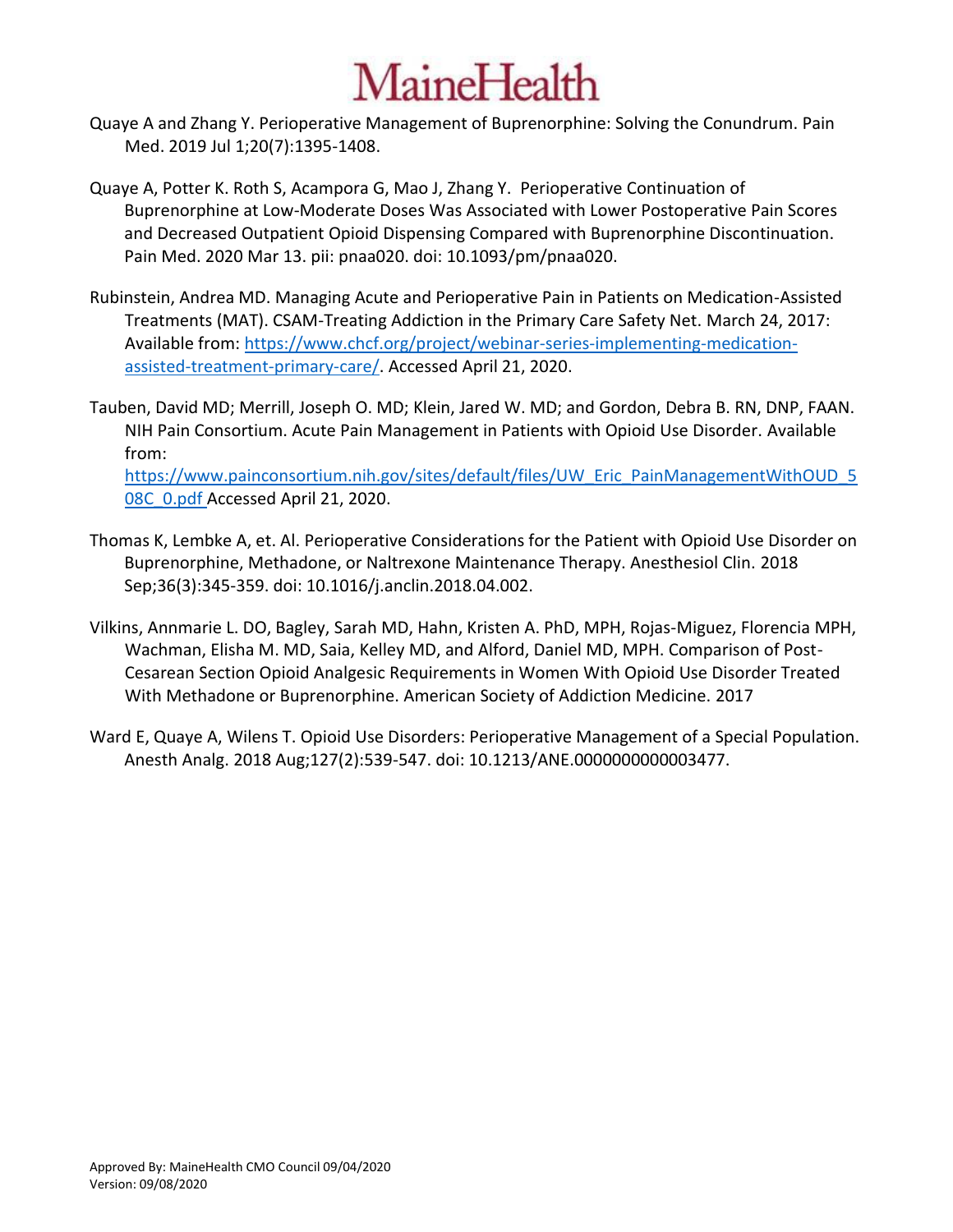### **Appendix 1: Patient Information: Pain Medication and Suboxone/Buprenorphine**

These are some questions that people who are taking Suboxone may have when they are prescribed a pain medication. If you have questions or concerns about taking your Suboxone or pain medication, it is very important to talk to your provider. When you are no longer in pain, please dispose of any unused pain medications by bringing them to a take-back location.

### **Will I get "high" if I take pain medications while on Suboxone?**

No, taking Suboxone lowers the possibility that you will feel high when taking pain medications. It is very important that you take your Suboxone properly for it to work.

### **Will I go into withdrawal if I take pain medications while on Suboxone?**

No, taking Suboxone will continue to treat your opioid use disorder and the pain medications will treat your pain. When both medications are taken properly, they can safely be used together without causing withdrawal.

### **I am afraid my providers are going to think I am a drug seeker if I tell them I have pain?**

Your providers are here to help you. It is important to tell your providers if you are in pain so that they can treat you appropriately.

### **Will I be at higher risk of relapse (return to using opioids) if I use pain medications after surgery?**

No, the risk of relapse may be higher if your pain is not treated properly.

### **What if I am triggered by taking pain medications at home after surgery?**

Talk to a supportive family member, friend, or your provider about coming up with a plan to safely store and take your medications at home if you are worried about having pain medications in your home.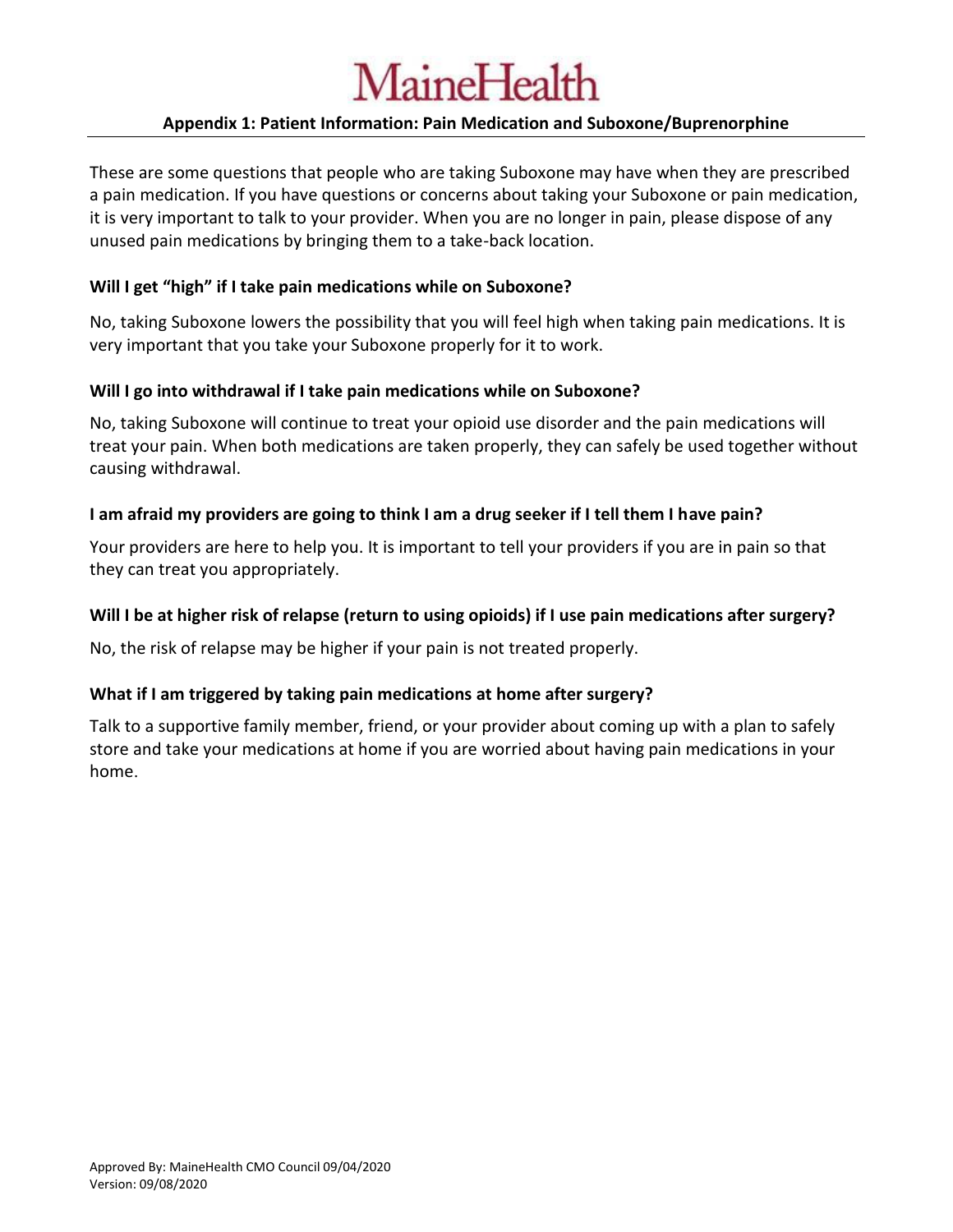### **Appendix 2: Sample Coordination of Pain Management Form**

#### **PRACTICE NAME**

Practice Address

**PHONE:** 207-xxx-xxx **FAX:** (207) xxx-xxxx

| <b>TODAY'S DATE:</b><br>RE:                  | DOB:             |  |
|----------------------------------------------|------------------|--|
| TO:                                          | <b>FROM:</b>     |  |
| <b>LOCATION:</b>                             | <b>LOCATION:</b> |  |
| For your records     Please review & Respond |                  |  |

### **COMMENTS**:

It is our understanding that is scheduled for surgery on and will require pain management postsurgery. I have attached a medication list and a release of information for us to communicate ahead of or post-

surgery. Should you have questions about the patient's treatment needs please contact [name] at (207) xxx-xxxx.

[PRACTICE NAME] **will plan to follow patient for pain management immediately post-surgery.**

[PRACTICE NAME] **will plan to follow patient for pain management should patient require additional pain management beyond their initial prescription post-surgery.**

**It is our understanding that ongoing pain management will not be required after surgery.** 

**The following is the recommended daily dosing of buprenorphine for the patient.**

|                                | <b>Total daily dose buprenorphine</b> |
|--------------------------------|---------------------------------------|
| 2-3 days prior to surgery      |                                       |
| Day of surgery                 |                                       |
| <b>Inpatient post-surgery</b>  |                                       |
| <b>Outpatient post-surgery</b> |                                       |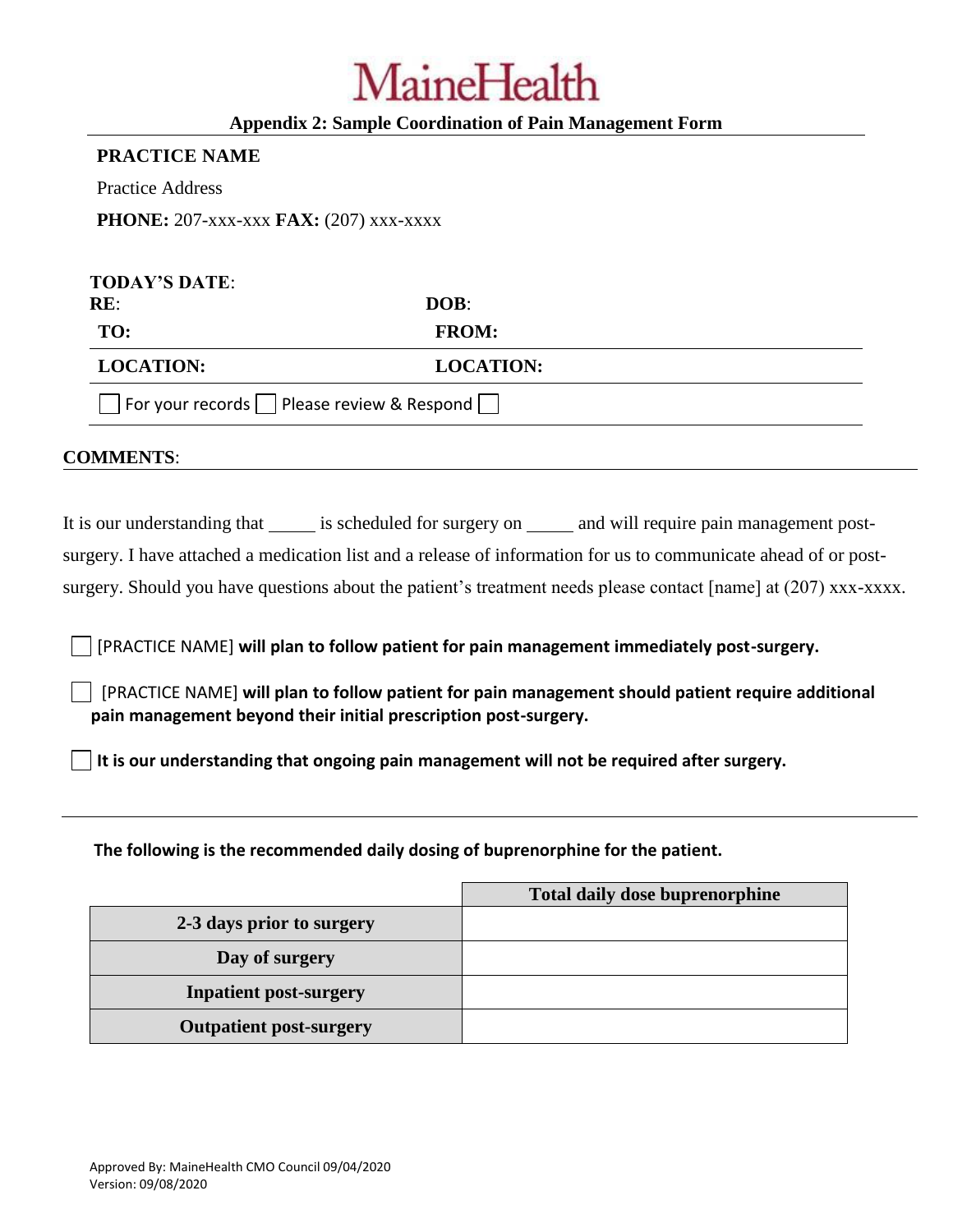### **Appendix 3: Acute Pain Management for Patients on Chronic Opioids or Maintenance Therapy for Opioid Use Disorder (OUD)**

| <b>Patient Category</b>                                                                                                                                                                                                                                                         | <b>Pre-operative Pain Recommendations</b>                                                                                                                                                         | <b>Post-operative Pain Recommendations</b>                                                                                                                                                                                                                                                                                                                                                                                                                                                                                                                                                                             |
|---------------------------------------------------------------------------------------------------------------------------------------------------------------------------------------------------------------------------------------------------------------------------------|---------------------------------------------------------------------------------------------------------------------------------------------------------------------------------------------------|------------------------------------------------------------------------------------------------------------------------------------------------------------------------------------------------------------------------------------------------------------------------------------------------------------------------------------------------------------------------------------------------------------------------------------------------------------------------------------------------------------------------------------------------------------------------------------------------------------------------|
| <b>Chronic Pain on Chronic Opioid</b><br><b>Therapy</b><br><b>Inclusion:</b> Daily or near daily<br>opioid use for greater than 3<br>months or with signs of<br>physical dependence. Does not<br>include patients taking<br>occasional or PRN opioids for<br>breakthrough pain. | Set pain expectations and coordinate care.<br>Continue standing opioid dose the day of<br>surgery.<br>Continue PRN dosing as appropriate for<br>patient's level of pain on the day of<br>surgery. | Continue equivalent chronic opioid dose with hold parameters for sedation.<br>For acute postoperative pain, maximize multimodal pain management with<br>non- opioid medications (NSAIDs, acetaminophen, epidural/spinal analgesia,<br>nerve blocks, ketamine) as indicated.<br>If opioids are required for breakthrough pain, patients with history of chronic<br>opioid use may require higher than usual doses due to opioid tolerance and<br>increased pain sensitivity.<br>If IV medication is required, PCA use without a basal rate can be considered.<br>Discontinue oral opioids when IV opioids are utilized. |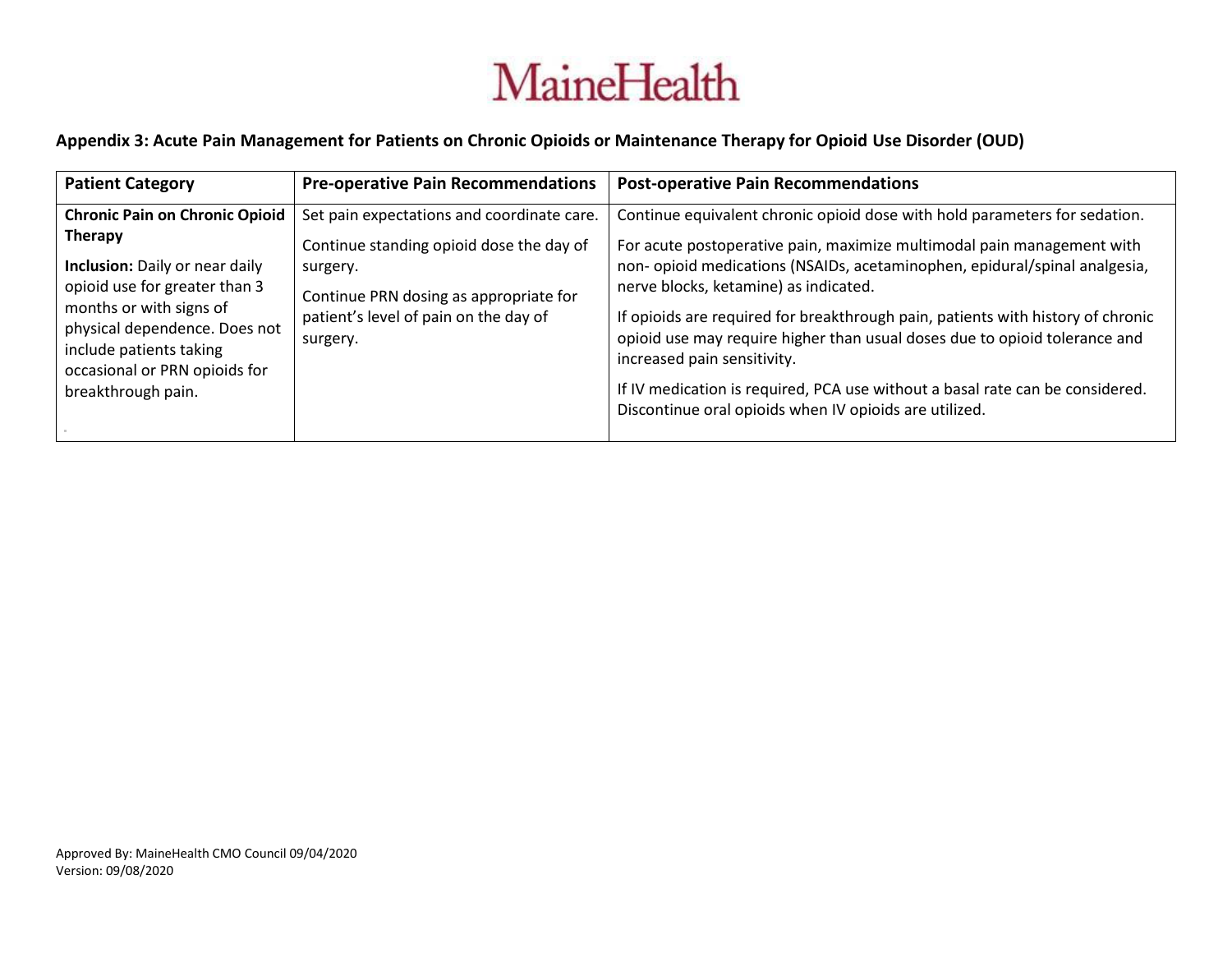| <b>Patient Category</b>                                                                                                                                                                                                                                                                                                                                                                                                                    | <b>Pre-operative Pain Recommendations</b>                                                                                                                                                                                                                                                                                                                                                                                                                                                                                                                                                                                                                                                                                               | <b>Post-operative Pain Recommendations</b>                                                                                                                                                                                                                                                                                                                                                                                                                                                                                                                        |
|--------------------------------------------------------------------------------------------------------------------------------------------------------------------------------------------------------------------------------------------------------------------------------------------------------------------------------------------------------------------------------------------------------------------------------------------|-----------------------------------------------------------------------------------------------------------------------------------------------------------------------------------------------------------------------------------------------------------------------------------------------------------------------------------------------------------------------------------------------------------------------------------------------------------------------------------------------------------------------------------------------------------------------------------------------------------------------------------------------------------------------------------------------------------------------------------------|-------------------------------------------------------------------------------------------------------------------------------------------------------------------------------------------------------------------------------------------------------------------------------------------------------------------------------------------------------------------------------------------------------------------------------------------------------------------------------------------------------------------------------------------------------------------|
| <b>Methadone Maintenance</b><br>Set pain expectations and coordinate care.<br><b>Therapy</b><br>Confirm methadone dose with patient's<br>methadone maintenance treatment<br>program (MMTP).<br>Methadone should be administered on<br>the day of surgery if the patient has not<br>yet taken their daily dose of methadone.<br>Confirm that patient did not receive day of<br>surgery methadone dose to avoid<br>duplicate administration. | Continue usual daily methadone dose. If the patient is strict NPO, their usual<br>PO dose can be given IV with a 50% dose reduction, divided into 3 doses/day<br>(e.g. if usual dose is 60 mg PO daily, appropriate IV dose would be 10 mg IV<br>TID).<br>For acute postoperative pain, utilize multimodal pain management with non-<br>opioid medications (NSAID, acetaminophen, epidural/spinal analgesia, nerve<br>blocks, ketamine) as indicated.<br>If opioids are required for breakthrough pain, patients with history of opioid<br>use disorder may require higher than usual doses due to opioid tolerance and<br>increased pain sensitivity.<br>If IV medication is required, PCA use without a basal rate can be considered. |                                                                                                                                                                                                                                                                                                                                                                                                                                                                                                                                                                   |
|                                                                                                                                                                                                                                                                                                                                                                                                                                            |                                                                                                                                                                                                                                                                                                                                                                                                                                                                                                                                                                                                                                                                                                                                         | Discontinue oral opioids when IV opioids are utilized.<br>On discharge, ensure communication with MMTP including information about<br>last methadone dose (a letter may be helpful if unable to have verbal<br>communication). For patients physically unable to go to the MMTP on the days<br>following hospital discharge, the Surgical/Primary Team should coordinate<br>with MMTP directly, as soon as possible, to arrange for home doses of<br>methadone ("medical take home doses") for the time period when patient is<br>unable to travel to the clinic. |